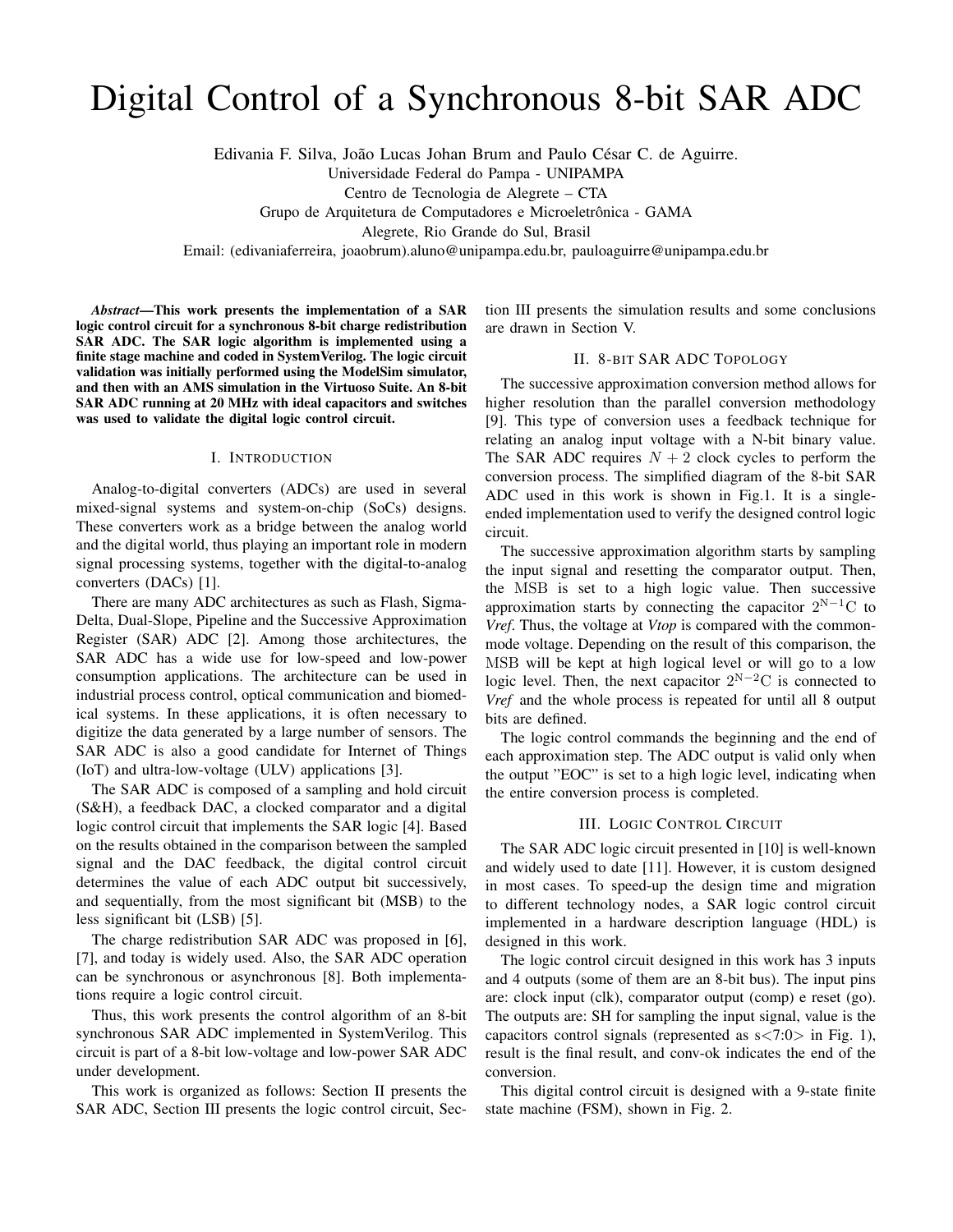

Fig. 1. Simplified schematic diagram of a 8-bit SAR ADC.



Fig. 2. Finite State Machine.

There is a reset phase while the signal *go* is at low logic value. If the signal *go* is at high logic level, the SAR logic starts. In the initial state, S0, the SH signal goes to "1" at the rising edge of the clock signal. At S1 state, the SH signal goes to "0" and the mask signal (Mask) receives "10000000". This current Mask value is stored in the auxiliary variable (Aux) to be directed to the DAC capacitors.

In the state S2, the mask value is updated with a shift to the right and the comparison takes place to determine the MSB value, this comparison takes place as follows: when the comparator output is at high logic level, the auxiliary variable receives an "or" (or logical) between previous Aux and Mask, otherwise, if the comparator output is at low logic level, the Aux variable will the receive Mask value. In state S3 when the comparator output is equal to "1", the Mask value is updated with the shift right and the auxiliary variable receives an "or" (or logic) between previous *Aux* and *Mask*, and when it is equal to zero the auxiliary variable will receive an "and" (logical and) of previous *Aux* and previous *Mask* negated and an "or" of this result with *Mask* shifted to the right. After the execution of this last algorithm the *Mask* value is shifted to the right.

The logic of state S3 is reproduced in states S4, S5, S6, S7 and S8. In state S9 only the LSB comparison is made, and if the comparator output is one, the auxiliary variable will receive Aux "or" Mask, and if it is zero it will receive Aux "and" Mask negated. In this state, the Result output receives Aux and the Conv-ok output is placed at a high logic level, thus giving permission to return to the initial state S0 to start the next conversion.

## IV. SIMULATION RESULTS

The SAR logic control circuit is validated by an AMS simulation on the Virtuoso Suite from Cadence. This type of simulation allows the simulation of analog circuits and digital blocks coded in hardware description language. However, this simulation is more time consuming and requires extra simulator setups. In this project, the goal is to design a lowvoltage 8-bit SAR ADC. In this simulation, an ideal SAR ADC is considered. The capacitors and switches are ideal ones. The comparator is a verilogA implementation with no input offset. At this simulation, an ideal reference voltage of 1 V is considered. Thus, the ADC step size is equal to 0.00390625 V. The clock signal is set to 20 MHz.

The first transient simulation is for a constant input signal of 123.45 mV (aleatory value). Figure 3 shows the control signals in this transient simulation. The final result is 00011111, leading to an output signal equal to 121.0938 mV.